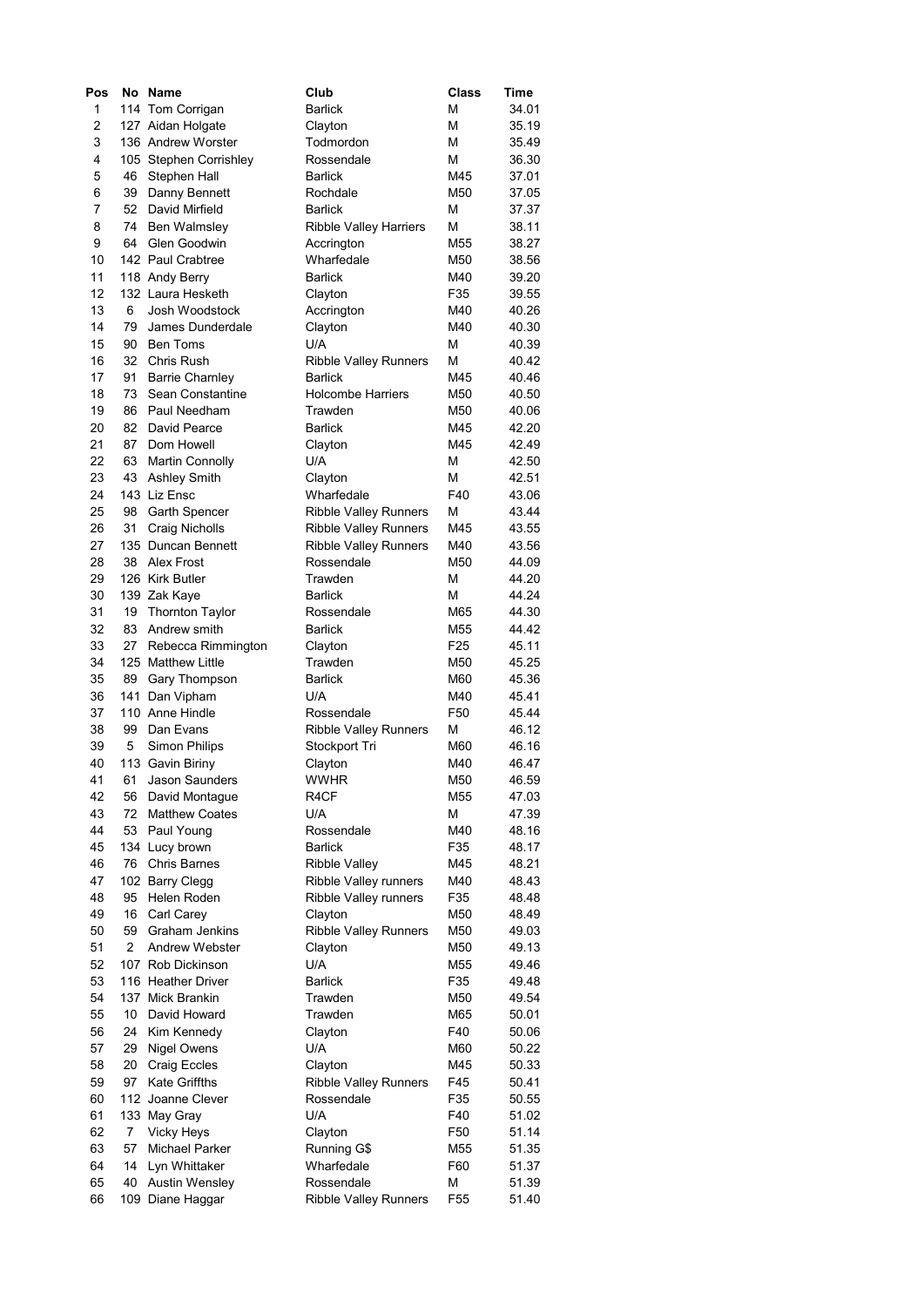| 67  | 96       | <b>Chris Donald</b>                | <b>Ribble Valley Runners</b> | M55             | 52.12 |
|-----|----------|------------------------------------|------------------------------|-----------------|-------|
| 68  | 94       | <b>Neil Sutton</b>                 | <b>Ribble Valley Runners</b> | M60             | 52.17 |
| 69  |          | 108 John Mcdonald                  | Trawden                      | M55             | 52.17 |
| 70  | 15       | Stephen Lane                       | U/A                          | M55             | 52.40 |
| 71  | 93       | Kieran Cummings                    | U/A                          | м               | 52.42 |
| 72  |          | 130 Daniel Thomson                 | U/A                          | M40             | 52.45 |
| 73  | 70       | <b>Paul Roberts</b>                | Trawden                      | M45             | 52.46 |
| 74  | 62       | Andrew Kershaw                     | Rossendale Tri               | M552            | 52.51 |
| 75  |          | 106 Stephen Mounsey                | <b>WWHR</b>                  | M60             | 52.57 |
| 76  |          | 140 David Shorrock                 | Trawden                      | M45             | 53.17 |
| 77  |          | 101 Louise Hargraves               | Trawden                      | F40             | 53.19 |
| 78  | 28       | Lisa Ellis                         | Clayton                      | F40             | 53.31 |
| 79  | 131      | Joseph Platt                       | Trawden                      | M50             | 53.37 |
| 80  | 92       | <b>Catherine Britcliffe</b>        | Ribble valley Runners        | F50             | 53.40 |
| 81  | 42       | <b>Steven Melling</b>              | Rossendale                   | M65             | 53.46 |
| 82  | 17       | <b>Richard Scott</b>               | Rossendale                   | M60             | 54.05 |
| 83  | 54       | Michelle Young                     | Rossendale                   | F45             | 54.10 |
| 84  | 13       | Geoffrey Palmer                    | <b>Ribble Valley Runers</b>  | M65             | 54.12 |
| 85  | 9        | <b>Stevan Tonks</b>                | Clayton                      | M40             | 54.15 |
| 86  | 45       | Peter O Gorman                     | Rossendale                   | M60             | 54.23 |
| 87  | 75       | Joanne Motley                      | <b>Ribble Valley Runners</b> | F40             | 54.30 |
| 88  | 23       | Hena Chaudry                       | Rossendale                   | F40             | 55.02 |
| 89  | 69       | <b>Glyn Williams</b>               | Prestwick                    | M50             | 55.06 |
| 90  |          | 121 David Barnes                   | Trawden                      | M60             | 55.13 |
| 91  | 21       | <b>Hannah Eccles</b>               | Clayton                      | FJ              | 55.24 |
| 92  | 60       | Andrew Robinson                    | Accrington                   | M45             | 55.31 |
| 93  | 48       | Davina Raidy                       | Rossendale                   | F50             | 55.33 |
| 94  | 80       | Andrew Hollas                      | Accrington                   | M55             | 55.40 |
| 95  | 18       | Osman Sidik                        | U/A                          | M50             | 55.49 |
| 96  |          | 115 Marc Vipham                    | U/A                          | M40             | 55.55 |
| 97  | 33       | Robert Mager                       | Trawden                      | M40             | 56.05 |
| 98  |          | 130 Daniel Thomson                 | U/A                          | M40             | 56.07 |
| 99  | 81       | Daniel Polard                      | Clayton                      | м               | 56.24 |
| 100 | 1        | Irene Roche                        | Clayton                      | F60             | 56.27 |
| 101 | 4        | John Carman                        | Trawden                      | M70             |       |
|     |          |                                    |                              |                 | 56.37 |
| 102 | 26       | Nicky Spencer                      | <b>Ribble Valley Runners</b> | F50             | 57.25 |
| 103 |          | 144 Emily Nolan                    | Ribble Valley Runners        | F35             | 57.45 |
| 104 | 58<br>11 | <b>Rachel Strutz</b><br>Debra Leah | Accrinton                    | F40             | 57.50 |
| 105 |          |                                    | Trawden<br><b>WWHR</b>       | F50             | 57.52 |
| 106 | 88       | Alexandra Mikita                   |                              | F40             | 59.11 |
| 107 | 50       | Jean Knightley                     | Clayton                      | F60             | 59.33 |
| 108 |          | 67 Julia Rushton                   | Clayton                      | F <sub>55</sub> | 59.34 |
| 109 | 84       | <b>Ross Whittaker</b>              | U/A                          | M40             | 59.57 |
| 110 | 30       | David Scott                        | Clayton                      | M75             | 60.06 |
| 111 |          | 100 Marcus Thurnhill               | Ribble Valley runners        | M45             | 60.24 |
| 112 | 78       | <b>Robert Smith</b>                | Trawden                      | M65             | 6.04  |
| 113 |          | 111 Adam Howard                    | Trawden                      | М               | 61.43 |
| 114 | 68       | Jo Houghton                        | Prestwich                    | F55             | 62.18 |
| 115 |          | 120 Janet Rogers                   | <b>WWHR</b>                  | F60             | 62.20 |
| 116 |          | 138 Graham Haldane                 | Ribble Valley Runners        | M60             | 63.00 |
| 117 | 8        | Ian Hargreaves                     | Clayton                      | M55             | 63.38 |
| 118 |          | 119 Wayne Ellison                  | Trawden                      | M45             | 64.15 |
| 119 | 35       | Eileen Wadsworth                   | Rossendale                   | F60             | 64.22 |
| 120 | 65       | <b>Tom Bullock</b>                 | U/A                          | м               | 64.33 |
| 121 | 77       | Mark Walsh                         | Trawden                      | M60             | 64.56 |
| 122 |          | 129 Christine Smith                | Rossendale                   | F45             | 65.08 |
| 123 | 47       | Julie Balchin                      | U/A                          | F55             | 65.59 |
| 124 | 25       | Sarah Jane Ashworth                | Clayton                      | F35             | 66.33 |
| 125 |          | 122 Keeley Crabtree                | U/A                          | F45             | 67.30 |
| 126 |          | 123 Kate Plowright                 | U/A                          | F50             | 67.31 |
| 127 |          | 124 Loise Gaskell                  | U/A                          | F40             | 67.31 |
| 128 |          | 104 Tori Bryant                    | Rossendale                   | F               | 67.56 |
| 129 | 34       | <b>Hilary Farrel</b>               | Rossendale                   | F <sub>55</sub> | 68.34 |
| 130 | 85       | Neil Hargreaves                    | U/A                          | M70             | 70.30 |
| 131 | 55       | David Morris                       | Blackburn                    | M55             | 71.18 |
| 132 | 3        | Julie Carman                       | Trawden                      | F65             | 71.47 |
| 133 | 44       | <b>Barrie Tabern</b>               | <b>Ribble Valley Runners</b> | M45             | 72.39 |